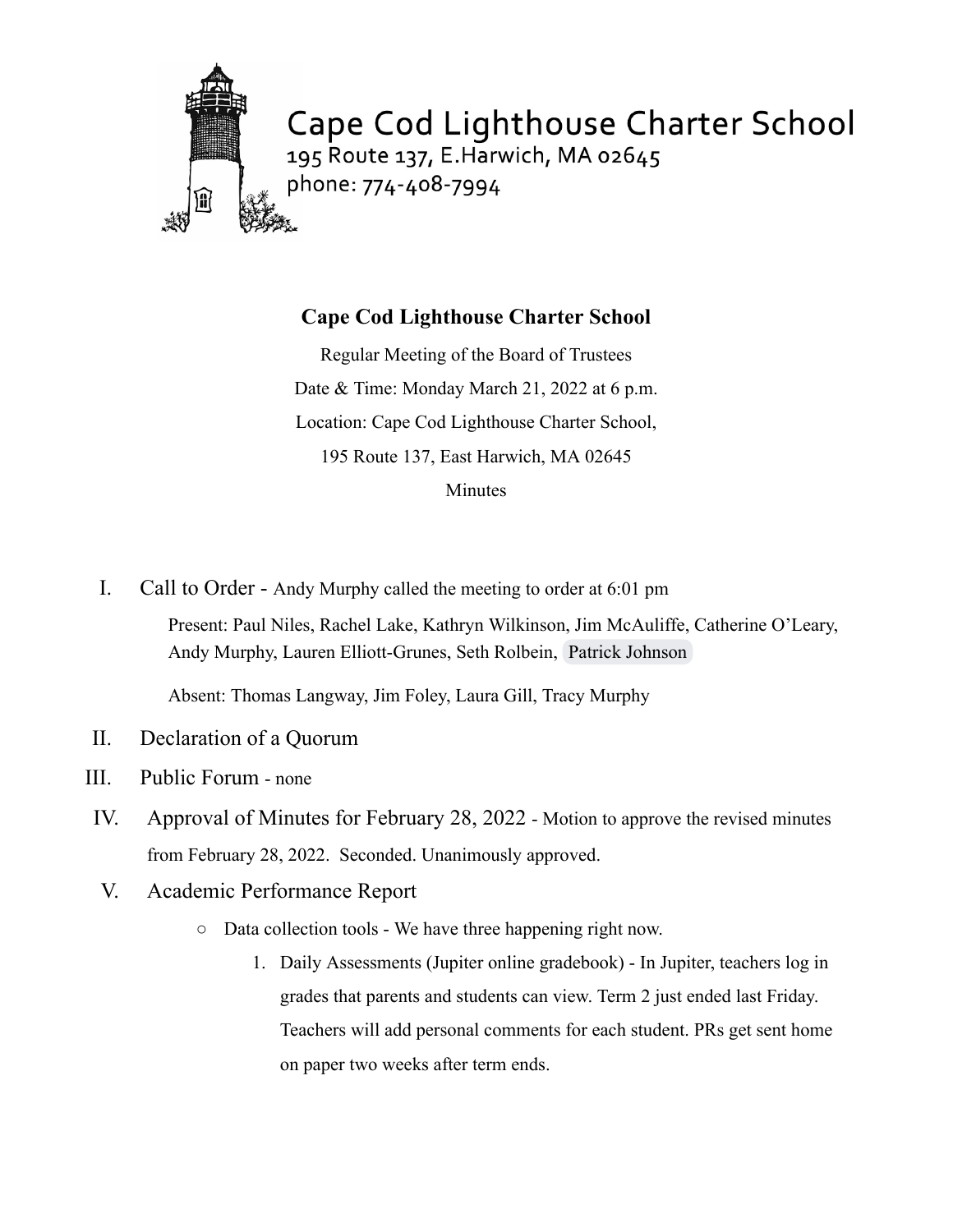- 2. Star Testing We just started our second round. This testing gives us immediate feedback. The staff has gone through two PD sessions on how to use this tool.
- 3. MCAS Testing MCAS is taken on the computers. We are updating our Chromebooks this week. Next week we are doing an infrastructure trial. We have a sliding window with MCAS which allows us to easily schedule make-ups. This Spring, ELA MCAS is from 4/7 - 4/15. Math/Sci is from 5/9 - 5/27. We get the comprehension reports in August.

#### VI. Director's Report

- a. COVID report
	- i. Update on weekly COVID cases since New Year, presented data in red which reflected new mask policy (3/2 and beyond)
	- ii. No cases the last 2 testing rounds

#### b. Admissions update -

- i. Last month applicants vs. year presented to Board, we now have more information on this year's incoming class, we have state projections for tuition based on where our students are coming from
- ii. Compared year to year projections, as well as by district
- iii. This data makes an enormous difference in our budgeting strategies
- iv. Student Opportunity Act (SOA) is helping with the increase in these #s
- v. Discussion on what determines the PPE by district made up of Foundation and Above Foundation, towns must spent up to Foundation budget, what a town has to lay out for the Foundation budget includes # of students in subgroup categories, the state contribution to the Foundation is based on this data
- vi. A good portion of the budget comes from the Above Foundation spending, we experienced a hit a few years ago when districts reacted to the SOA, the last 3 years have demonstrated that this was a unique occurrence.
- vii. We are also slowly getting information about our rising 6th graders (IEP students, EL students, and other categories), transition meetings yield more information and these begin in the Spring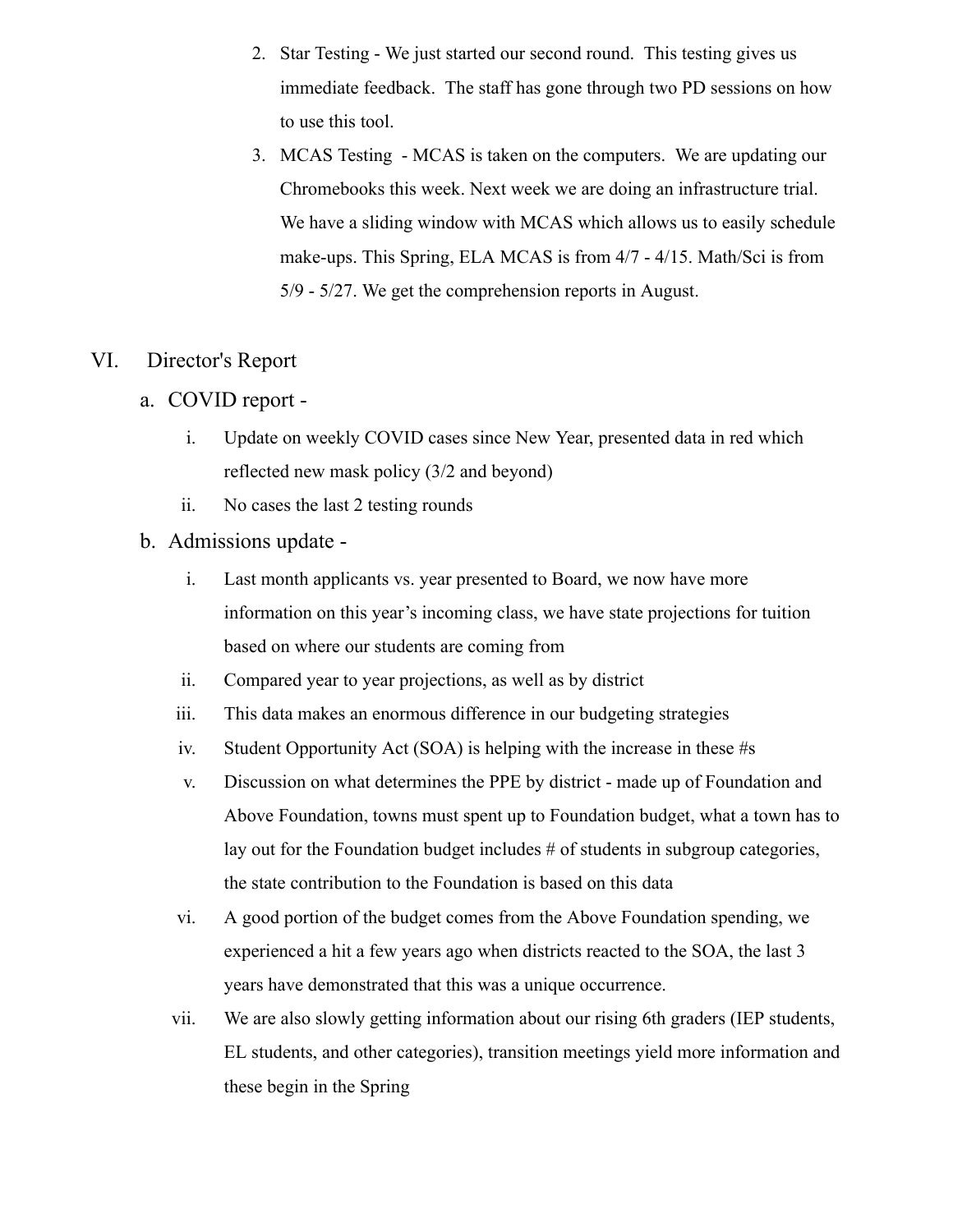- c. General charter matters- charter school advocacy week
	- i. A lot of great activity over the week. 1,000 participants in the kick off rally. 1,700 emails sent to legislators in the per-pupil facility. We had a great meeting with Sarah Peake, and she walked away saying that she would do her best to support this initiative. This year we are advocating for an increase in the per pupil cost. Asking for an increase of \$150. This will allow us to start planning for building maintenance.

## VIII. Chair Report

I. Let's build on getting new Board Members - think about folks w/ skill sets that will help us in our next chapter. Members should talk to Andy about any potential candidates.

## IX. Personnel Update

- Catherine is managing the Associate Director search. The job has been posted on several platforms. We have a total of 8 candidates so far, 6 are external and 2 are internal. Closes April 1. The committee has been formed and members are going through the paperwork now.
	- ○
- 7th grade math teacher position has been posted. Our current 7th grade math teacher, Katie Prchlik, will be our new Business manager, taking over for Karen Scichilone. We have 4 candidates so far. That committee is meeting tomorrow on how we can cast a broader net, interview process, etc.
- Catherine and Paul have been talking about their transition. Paul's contract is up in June. But, Paul would like to negotiate with Andy to add two months on to his contract, so he can work on the transition with Catherine. He would ask for the same pay rate.
	- [Lauren Elliott-Grunes](mailto:1mermaidmomma@gmail.com) made a motion to extend Paul's contract for an additional two months at his same pay rate. Seconded. Unanimously approved.

#### X. Recruitment and Retention Committee

They did not meet this past month. But, the fact sheet that Catherine mentioned earlier would be helpful to have to pass out.

#### XI. Finance Committee -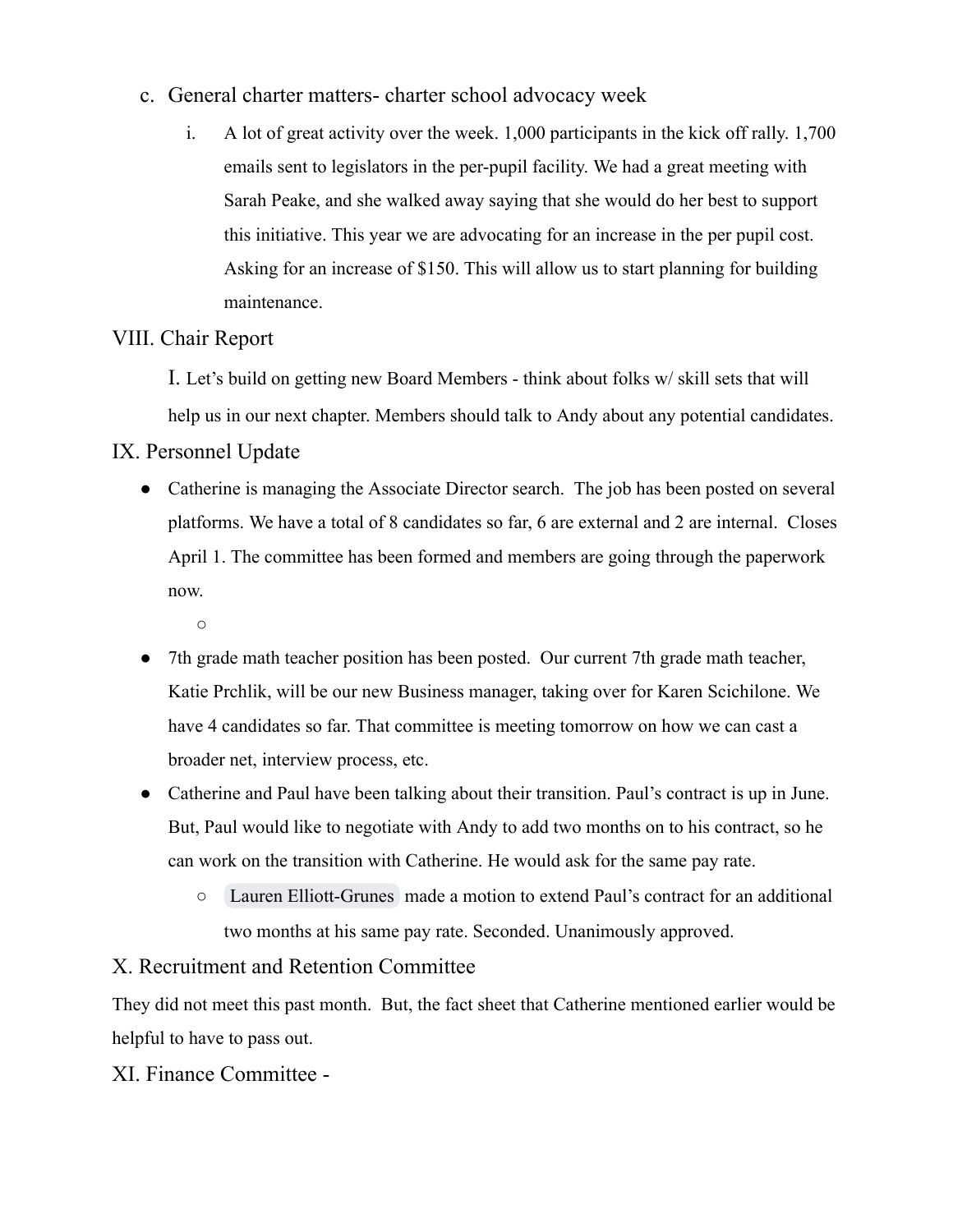Larger budget projections coming next month. This month all is well. THe bottom line (w/ depreciation out), 340K surplus. This is a good place to be, especially with the term of the loans.

A few personnel shifts that have shifted #s.

Utilities going up (beyond our walls as well), which is also reflected in the monthly #s.

XII. Strategic Planning Discussion - 2022 and Beyond

- There have been a lot of changes since our doors opened in 1995. We have had strategic plans in the past, but historically, we have stumbled when it comes to the pathways that get us to accomplishing our strategic plans. We are great with coming up with the ideas, but we struggle with the follow through. Facilities are definitely a future focus. So, some thoughts that Catherine has are…
	- Facility Using buildings, like Morton Buildings
	- Fact Sheet Creating a one page fact sheet that might be helpful to push out to stakeholders
- Rachel mentioned that she would like to learn more about our Foundation. Can we learn about this next month?
- Our last strategic plan was in 2015. Ideally, we want to have a new one every five years. But, with COVID and Paul's retirement, this was pushed off. Paul will send out our last plan, so that people can have a look at this.
- Catherine separated the Accountability Plan from the Strategic Plan. The Accountability Plan is more academically focused.

XIII. Faculty Report

# CCLCS STAFF REPORT March 2022

#### Classroom Activity

| Grade | <b>Staff</b>   | <b>Activity</b>                                                                                                                                                                                                                                                                                                             | <b>How it Relates to Our Mission</b>                                                                                                                       |
|-------|----------------|-----------------------------------------------------------------------------------------------------------------------------------------------------------------------------------------------------------------------------------------------------------------------------------------------------------------------------|------------------------------------------------------------------------------------------------------------------------------------------------------------|
| 6     | Susy Remillard | Students begin their unit on Walking Democracy<br>today, using the photos of the Rowland Scherman as<br>part of their study of the Great Migration leading up to<br>the March on Washington. This unit was developed<br>for Campus Without Walls, and while it was not<br>matched with another school this time, we will be | social/emotional learning,<br>academic challenges, rigorous<br>curriculum, risk-taking for<br>growth, personal responsibility,<br>local partners/resources |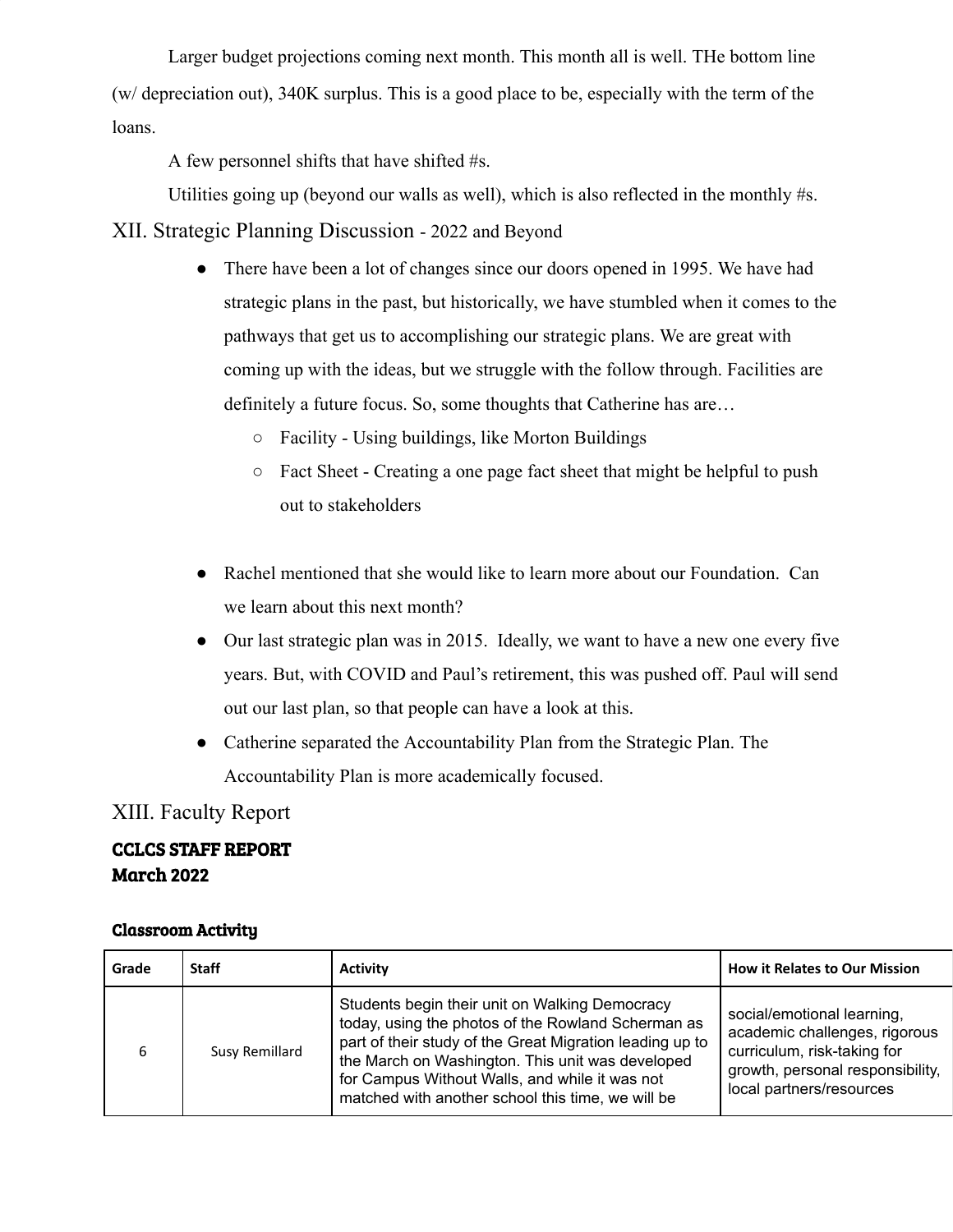|   |                     | matched with an East Boston Middle School in late<br>April to study the novel A Long Walk to Water and<br>practice our persuasive writing. A grant to the 1619<br>Education Network is pending to further develop<br>these materials within the UDL model.                                                                                                                                                                                                                                                                                                                                                                   |                                                                                                                                                     |
|---|---------------------|------------------------------------------------------------------------------------------------------------------------------------------------------------------------------------------------------------------------------------------------------------------------------------------------------------------------------------------------------------------------------------------------------------------------------------------------------------------------------------------------------------------------------------------------------------------------------------------------------------------------------|-----------------------------------------------------------------------------------------------------------------------------------------------------|
| 8 | <b>Emily Nowack</b> | 8th grade Civics students have spent the past week<br>and a half diligently working on their Supreme Court<br>Case Projects. For this project, students selected a<br>Supreme Court case they feel has shaped or<br>changed our country's social and/or cultural trajectory<br>in some way. Students used knowledge gained<br>through independent research to create a mini lesson<br>plan which they will teach to their classmates starting<br>this Wednesday. Some cases selected include: Brown<br>v. Board of Education of Topeka, Korematsu v. USA,<br>Obergefell v. Hodges, Dred Scott v. Sandford, and<br>many more! | academic challenges, rigorous<br>curriculum, project-rich<br>lessons, creative opportunities,<br>risk-taking for growth, personal<br>responsibility |
| 8 | Hannah Kast         | 8th Grade ELA: We are introducing a new novel to<br>the curriculum, Refugee by Alan Gratz. This unit is<br>taking place in lieu of To Kill a Mockingbird. In<br>addition to reading the novel, students will work on<br>non-fiction reading in advance of the MCAS and will<br>touch on current events in Europe.                                                                                                                                                                                                                                                                                                            | creative opportunities, local<br>partners/resources                                                                                                 |

### All-Grade/School Activity

| Grade/Group | <b>Activity</b>                                                                                                                                                                                                                                                                                                                                                                                                                                                                                                                                       | <b>How it Relates to Our Mission</b>                                                                |
|-------------|-------------------------------------------------------------------------------------------------------------------------------------------------------------------------------------------------------------------------------------------------------------------------------------------------------------------------------------------------------------------------------------------------------------------------------------------------------------------------------------------------------------------------------------------------------|-----------------------------------------------------------------------------------------------------|
| 8           | Eighth grade went skiing to Pat's Peak on March 10th. For almost all<br>students, this was a first time experience! They rec'd a lesson in the<br>morning, and a day full of sunshine and laughter!                                                                                                                                                                                                                                                                                                                                                   | social/emotional learning,<br>community building                                                    |
| All Grades  | Our Model UN Club will be competing this weekend at Bentley<br>University. Students, aka "Delegates", will go up against others middle<br>schoolers from across the state and collaborate to solve global<br>challenges. Some of these include: colonization of space, women's<br>rights, cybersecurity and the refugee/migration crises. I have run the<br>Club for over 5 years now and this year, we have the most participants<br>ever - 26!                                                                                                      |                                                                                                     |
| All School  | The Butterfly Project mural will be unveiled on May 10 in honor of the<br>day the Terezin Concentration camp was liberated. As a result of the<br>article which was published in the Cape Cod Times, the Cape Cod<br>Foundation called me to ask if we were interested in receiving grant<br>money for the project. Obviously, I said yes! I had to answer a few<br>questions and about 3 weeks later, they called to say that they were<br>awarding us \$750 for the project! This money will be used to underwrite<br>the cost of the installation. | project-rich lessons, creative<br>opportunities, community<br>building, local<br>partners/resources |
| All Grades  | A touchstone of our school programming, Mock Trial, is back up and<br>running! After a short season and having to cancel trials at the start of<br>Covid in 2020, then running an alternative seminar option in 2021, "Law                                                                                                                                                                                                                                                                                                                            | social/emotional learning,<br>academic challenges,<br>rigorous curriculum,                          |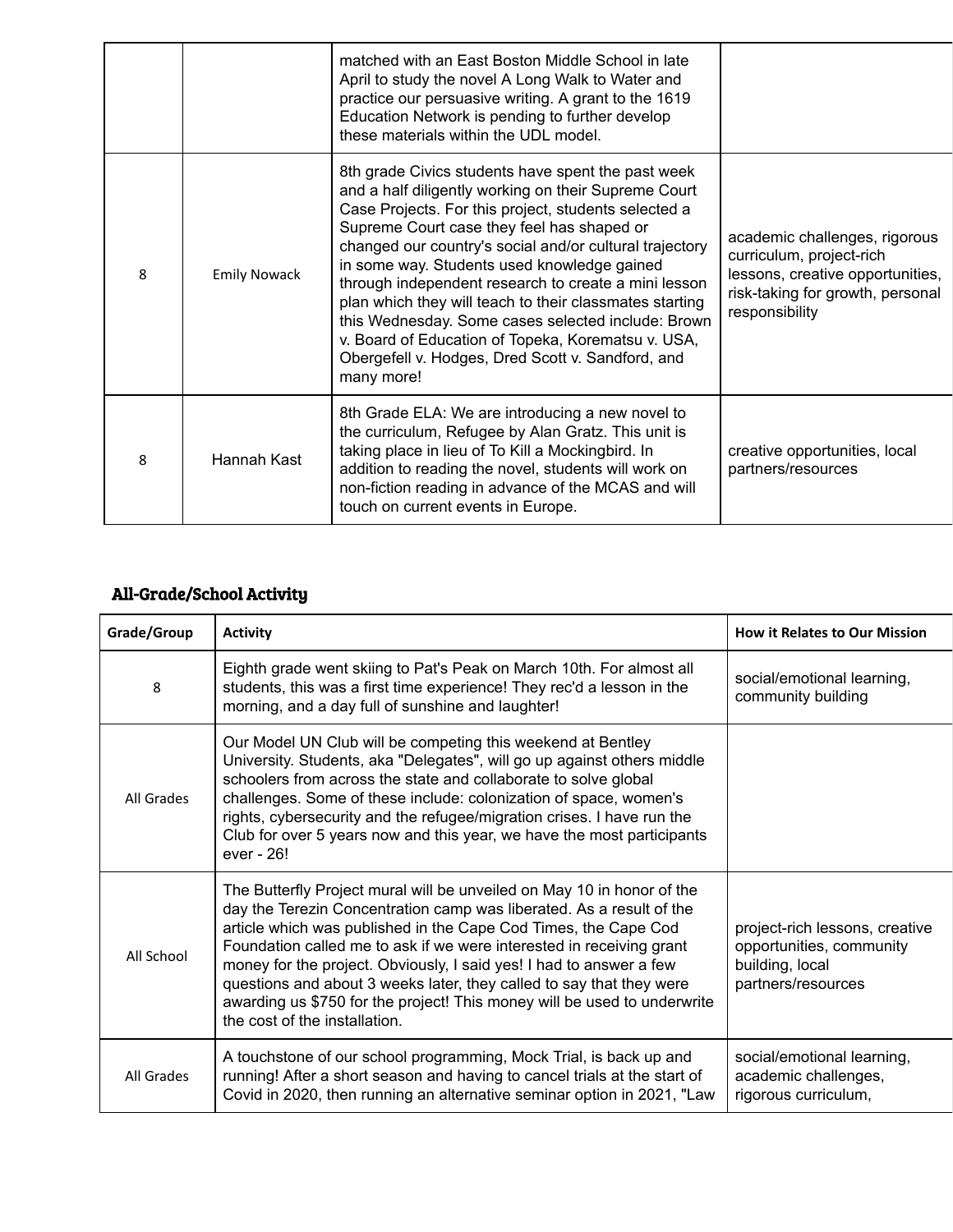|            | and Order: Fairy Tale Edition," where we put classic stories on trial, we<br>are finally able to get back to the gavel. The case is a complicated first<br>degree murder charge, and we have one of the biggest student<br>participation numbers in years- 20 kids! We are fortunate enough to be<br>assisted again this year by local lawyer Harrison Barrow. Trial<br>competition will begin in early May again Nauset.                                                                                                                                                                                                                                                                                                                                                                                               | project-rich lessons, creative<br>opportunities, risk-taking for<br>growth, personal<br>responsibility, community<br>building      |
|------------|-------------------------------------------------------------------------------------------------------------------------------------------------------------------------------------------------------------------------------------------------------------------------------------------------------------------------------------------------------------------------------------------------------------------------------------------------------------------------------------------------------------------------------------------------------------------------------------------------------------------------------------------------------------------------------------------------------------------------------------------------------------------------------------------------------------------------|------------------------------------------------------------------------------------------------------------------------------------|
| All Grades | Congratulations to the following students whose Art pieces were<br>selected to represent CCLCS in the Massachusetts Statewide K-12<br>Youth Art Month Virtual Exhibit in Boston:<br>Grade 7 - Silas Wirtz, Hugo Ceraldi, Sophie Grant, Amelia Stoots, Nick<br>Cormier.                                                                                                                                                                                                                                                                                                                                                                                                                                                                                                                                                  | creative opportunities, local<br>partners/resources                                                                                |
| All Grades | Through Young Eyes Art Exhibit at the Cape Cod Museum of Art-<br>Congratulations to these 3 CCLCS students: Marzipan Messina (7),<br>Sophie Grant (7) and Larsen Wake (8) whose Art is presently exhibited<br>from March 9th through May 8. In Person reception will take place<br>Thursday, April 7 from 4-7 pm.<br>* Art Teacher Deborah Greenwood also has a painting in this exhibit<br>which features Student Art from grades K-12 alongside their Art<br>Teachers.                                                                                                                                                                                                                                                                                                                                                | creative opportunities,<br>risk-taking for growth, local<br>partners/resources                                                     |
| All School | Art Spark Session II starts up again this Thursday and will continue until<br>June 9.                                                                                                                                                                                                                                                                                                                                                                                                                                                                                                                                                                                                                                                                                                                                   | creative opportunities, local<br>partners/resources                                                                                |
| All School | Roots and Shoots returns in April! We are focusing on the garden and<br>building a mini food pantry to repurpose the extra food that is often<br>thrown away from our prepackaged meals. The students wrote a grant<br>to the Hershey Foundation and were awarded \$250 for this project.<br>Grants to the Roots and Shoots organization and Whole Kids are<br>pending. We will soon be looking for garden volunteers and donations<br>of seedlings, so please keep this opportunity in mind!<br>We recieved a grant of \$1,480 from Friends of Pleasant Bay to continue<br>our work with Wampanoag history, particularly looking more closely at<br>the life of Tisquantum, who is buried in the Pleasant Bay area. This<br>study will inform the teaching of the first Thanksgiving in the sixth grade<br>curriculum. | social/emotional learning,<br>project-rich lessons, personal<br>responsibility, community<br>building, local<br>partners/resources |
| All School | We had another successful "CCLCS only" Rock Night skating event at<br>Charles Moore on Saturday, March 12th. Nearly 100 kids attended,<br>behavior was great, and we raised \$530 for the student activities fund.                                                                                                                                                                                                                                                                                                                                                                                                                                                                                                                                                                                                      | community building                                                                                                                 |
| Update     | An update - Susannah Graham-Pye had announced earlier that we<br>were going to participate in the memory stone project marking in<br>communities where people who were enslaved lived - they wanted<br>\$6,000 for the school to participate, and it is a trademarked project, so<br>we opted out                                                                                                                                                                                                                                                                                                                                                                                                                                                                                                                       |                                                                                                                                    |

# Professional Development

| Grade | <b>Staff</b> | <b>Professional Development</b> | <b>How it Relates to Our</b> |
|-------|--------------|---------------------------------|------------------------------|
|-------|--------------|---------------------------------|------------------------------|